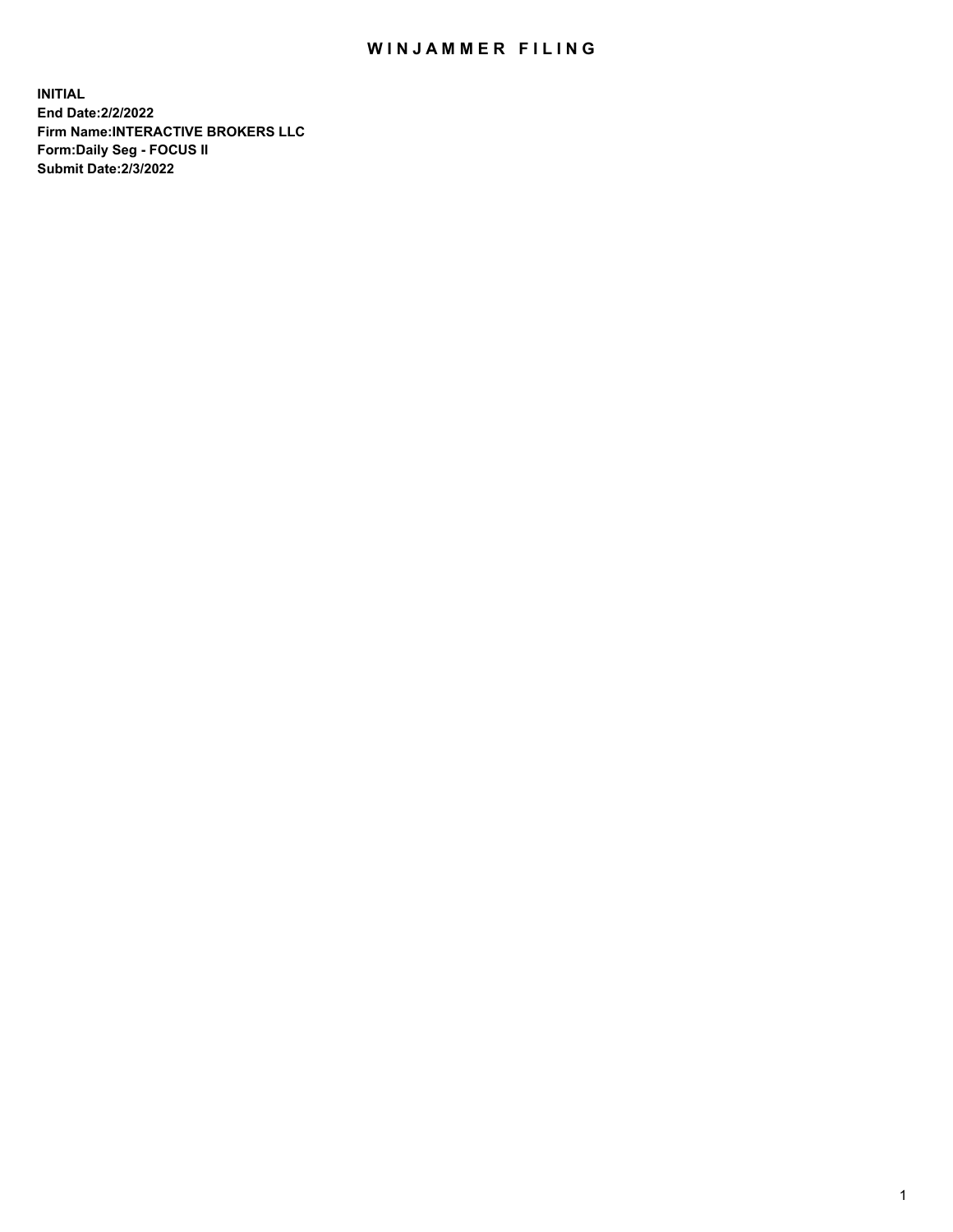**INITIAL End Date:2/2/2022 Firm Name:INTERACTIVE BROKERS LLC Form:Daily Seg - FOCUS II Submit Date:2/3/2022 Daily Segregation - Cover Page**

| Name of Company                                                                                                                                                                                                                                                                                                               | <b>INTERACTIVE BROKERS LLC</b>                                                             |
|-------------------------------------------------------------------------------------------------------------------------------------------------------------------------------------------------------------------------------------------------------------------------------------------------------------------------------|--------------------------------------------------------------------------------------------|
| <b>Contact Name</b>                                                                                                                                                                                                                                                                                                           | <b>James Menicucci</b>                                                                     |
| <b>Contact Phone Number</b>                                                                                                                                                                                                                                                                                                   | 203-618-8085                                                                               |
| <b>Contact Email Address</b>                                                                                                                                                                                                                                                                                                  | jmenicucci@interactivebrokers.c<br>om                                                      |
| FCM's Customer Segregated Funds Residual Interest Target (choose one):<br>a. Minimum dollar amount: ; or<br>b. Minimum percentage of customer segregated funds required:% ; or<br>c. Dollar amount range between: and; or<br>d. Percentage range of customer segregated funds required between:% and%.                        | $\overline{\mathbf{0}}$<br>$\overline{\mathbf{0}}$<br>155,000,000 245,000,000<br><u>00</u> |
| FCM's Customer Secured Amount Funds Residual Interest Target (choose one):<br>a. Minimum dollar amount: ; or<br>b. Minimum percentage of customer secured funds required:% ; or<br>c. Dollar amount range between: and; or<br>d. Percentage range of customer secured funds required between:% and%.                          | $\overline{\mathbf{0}}$<br>$\overline{\mathbf{0}}$<br>80,000,000 120,000,000<br>00         |
| FCM's Cleared Swaps Customer Collateral Residual Interest Target (choose one):<br>a. Minimum dollar amount: ; or<br>b. Minimum percentage of cleared swaps customer collateral required:%; or<br>c. Dollar amount range between: and; or<br>d. Percentage range of cleared swaps customer collateral required between:% and%. | <u>0</u><br><u>0</u><br>0 <sub>0</sub><br>0 <sub>0</sub>                                   |

Attach supporting documents CH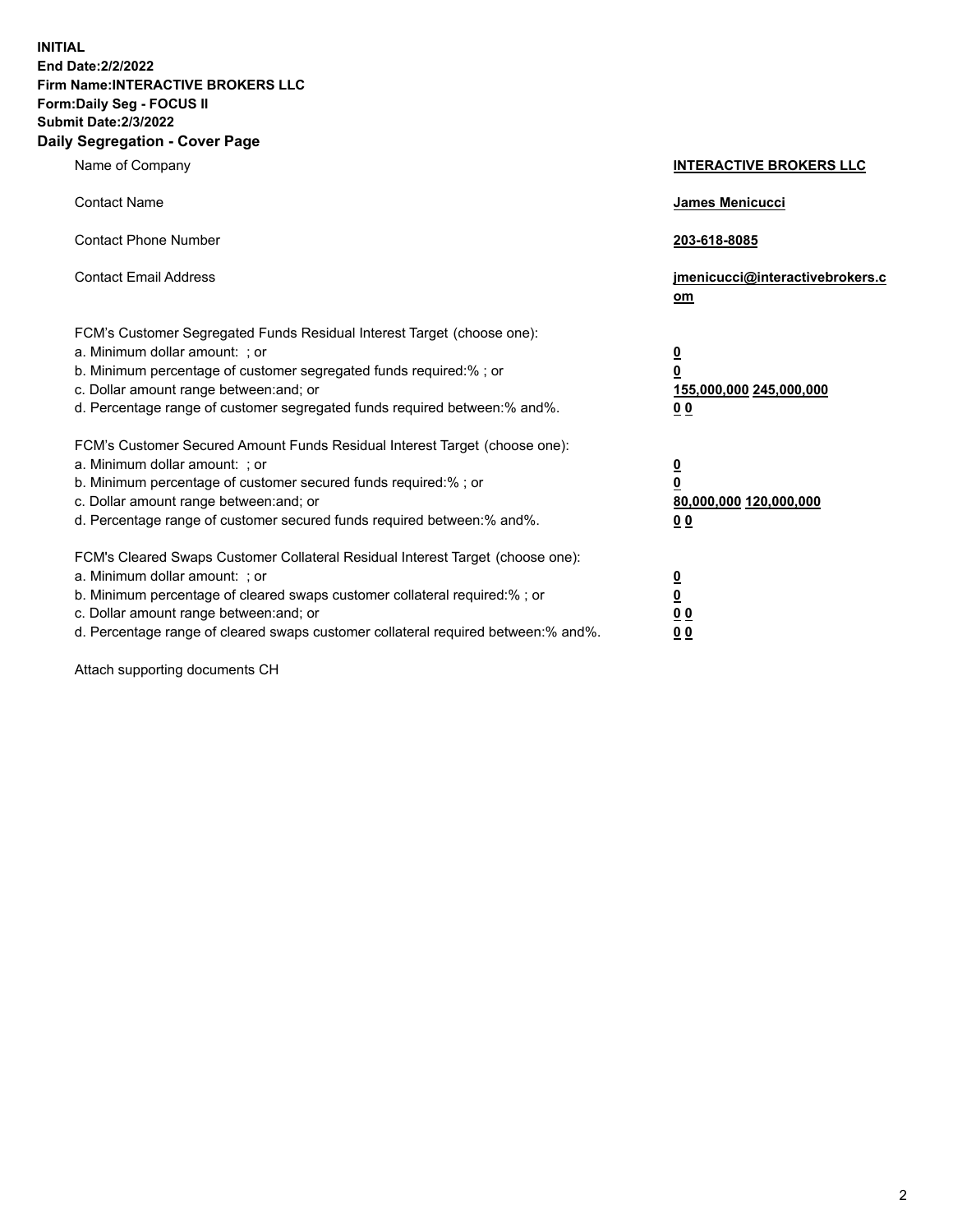**INITIAL End Date:2/2/2022 Firm Name:INTERACTIVE BROKERS LLC Form:Daily Seg - FOCUS II Submit Date:2/3/2022 Daily Segregation - Secured Amounts**

|     | Foreign Futures and Foreign Options Secured Amounts                                         |                                               |
|-----|---------------------------------------------------------------------------------------------|-----------------------------------------------|
|     | Amount required to be set aside pursuant to law, rule or regulation of a foreign            | $0$ [7305]                                    |
|     | government or a rule of a self-regulatory organization authorized thereunder                |                                               |
| 1.  | Net ledger balance - Foreign Futures and Foreign Option Trading - All Customers             |                                               |
|     | A. Cash                                                                                     | 410,285,520 [7315]                            |
|     | B. Securities (at market)                                                                   | $0$ [7317]                                    |
| 2.  | Net unrealized profit (loss) in open futures contracts traded on a foreign board of trade   | 74,760,404 [7325]                             |
| 3.  | Exchange traded options                                                                     |                                               |
|     | a. Market value of open option contracts purchased on a foreign board of trade              | 121,550 [7335]                                |
|     | b. Market value of open contracts granted (sold) on a foreign board of trade                | -7,379 [7337]                                 |
| 4.  | Net equity (deficit) (add lines 1. 2. and 3.)                                               | 485,160,095 [7345]                            |
| 5.  | Account liquidating to a deficit and account with a debit balances - gross amount           | 25,303 [7351]                                 |
|     | Less: amount offset by customer owned securities                                            | 0 [7352] 25,303 [7354]                        |
| 6.  | Amount required to be set aside as the secured amount - Net Liquidating Equity              | 485,185,398 [7355]                            |
|     | Method (add lines 4 and 5)                                                                  |                                               |
| 7.  | Greater of amount required to be set aside pursuant to foreign jurisdiction (above) or line | 485,185,398 [7360]                            |
|     | 6.                                                                                          |                                               |
|     | FUNDS DEPOSITED IN SEPARATE REGULATION 30.7 ACCOUNTS                                        |                                               |
| 1.  | Cash in banks                                                                               |                                               |
|     | A. Banks located in the United States                                                       | 35,774,386 [7500]                             |
|     | B. Other banks qualified under Regulation 30.7                                              | 0 [7520] 35,774,386 [7530]                    |
| 2.  | Securities                                                                                  |                                               |
|     | A. In safekeeping with banks located in the United States                                   | 348,960,000 [7540]                            |
|     | B. In safekeeping with other banks qualified under Regulation 30.7                          | 0 [7560] 348,960,000 [7570]                   |
| 3.  | Equities with registered futures commission merchants                                       |                                               |
|     | A. Cash                                                                                     | $0$ [7580]                                    |
|     | <b>B.</b> Securities                                                                        | $0$ [7590]                                    |
|     | C. Unrealized gain (loss) on open futures contracts                                         | $0$ [7600]                                    |
|     | D. Value of long option contracts                                                           | $0$ [7610]                                    |
|     | E. Value of short option contracts                                                          | 0 [7615] 0 [7620]                             |
| 4.  | Amounts held by clearing organizations of foreign boards of trade                           |                                               |
|     | A. Cash                                                                                     | $0$ [7640]                                    |
|     | <b>B.</b> Securities                                                                        | $0$ [7650]                                    |
|     | C. Amount due to (from) clearing organization - daily variation                             | $0$ [7660]                                    |
|     | D. Value of long option contracts                                                           | $0$ [7670]                                    |
|     | E. Value of short option contracts                                                          | 0 [7675] 0 [7680]                             |
| 5.  | Amounts held by members of foreign boards of trade                                          |                                               |
|     | A. Cash                                                                                     | 216,672,243 [7700]                            |
|     | <b>B.</b> Securities                                                                        | $0$ [7710]                                    |
|     | C. Unrealized gain (loss) on open futures contracts                                         | 4,912,126 [7720]                              |
|     | D. Value of long option contracts                                                           | 121,550 [7730]                                |
|     | E. Value of short option contracts                                                          | <mark>-7,379</mark> [7735] 221,698,540 [7740] |
| 6.  | Amounts with other depositories designated by a foreign board of trade                      | $0$ [7760]                                    |
| 7.  | Segregated funds on hand                                                                    | $0$ [7765]                                    |
| 8.  | Total funds in separate section 30.7 accounts                                               | 606,432,926 [7770]                            |
| 9.  | Excess (deficiency) Set Aside for Secured Amount (subtract line 7 Secured Statement         | 121,247,528 [7380]                            |
|     | Page 1 from Line 8)                                                                         |                                               |
| 10. | Management Target Amount for Excess funds in separate section 30.7 accounts                 | 80,000,000 [7780]                             |
| 11. | Excess (deficiency) funds in separate 30.7 accounts over (under) Management Target          | 41,247,528 [7785]                             |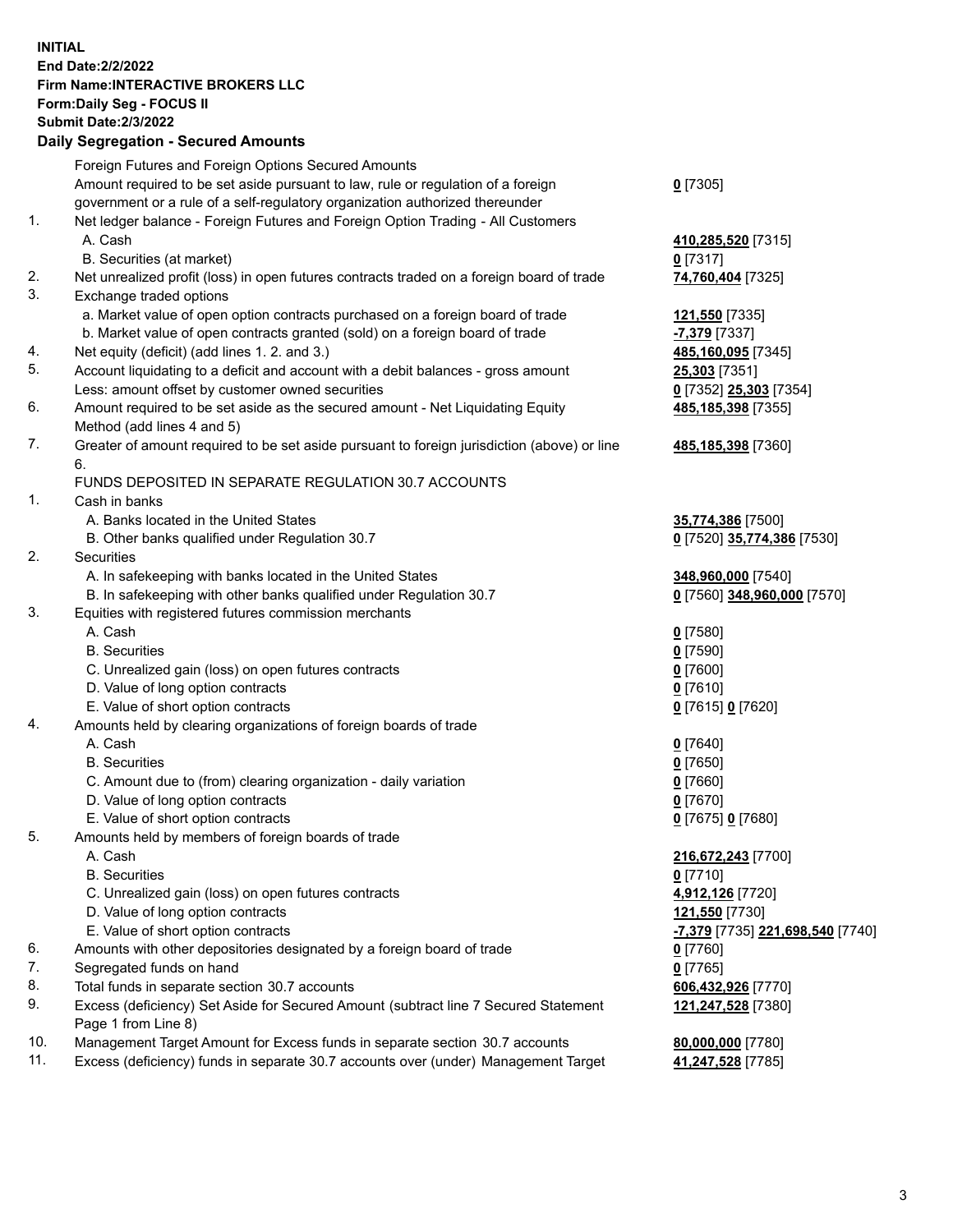**INITIAL End Date:2/2/2022 Firm Name:INTERACTIVE BROKERS LLC Form:Daily Seg - FOCUS II Submit Date:2/3/2022 Daily Segregation - Segregation Statement** SEGREGATION REQUIREMENTS(Section 4d(2) of the CEAct) 1. Net ledger balance A. Cash **7,675,926,217** [7010] B. Securities (at market) **0** [7020] 2. Net unrealized profit (loss) in open futures contracts traded on a contract market **172,272,807** [7030] 3. Exchange traded options A. Add market value of open option contracts purchased on a contract market **660,908,371** [7032] B. Deduct market value of open option contracts granted (sold) on a contract market **-607,260,933** [7033] 4. Net equity (deficit) (add lines 1, 2 and 3) **7,901,846,462** [7040] 5. Accounts liquidating to a deficit and accounts with debit balances - gross amount **1,030,253** [7045] Less: amount offset by customer securities **0** [7047] **1,030,253** [7050] 6. Amount required to be segregated (add lines 4 and 5) **7,902,876,715** [7060] FUNDS IN SEGREGATED ACCOUNTS 7. Deposited in segregated funds bank accounts A. Cash **749,683,443** [7070] B. Securities representing investments of customers' funds (at market) **5,080,650,220** [7080] C. Securities held for particular customers or option customers in lieu of cash (at market) **0** [7090] 8. Margins on deposit with derivatives clearing organizations of contract markets A. Cash **1,987,018,047** [7100] B. Securities representing investments of customers' funds (at market) **281,571,599** [7110] C. Securities held for particular customers or option customers in lieu of cash (at market) **0** [7120] 9. Net settlement from (to) derivatives clearing organizations of contract markets **18,256,940** [7130] 10. Exchange traded options A. Value of open long option contracts **660,908,371** [7132] B. Value of open short option contracts **-607,260,933** [7133] 11. Net equities with other FCMs A. Net liquidating equity **0** [7140] B. Securities representing investments of customers' funds (at market) **0** [7160] C. Securities held for particular customers or option customers in lieu of cash (at market) **0** [7170] 12. Segregated funds on hand **0** [7150] 13. Total amount in segregation (add lines 7 through 12) **8,170,827,687** [7180] 14. Excess (deficiency) funds in segregation (subtract line 6 from line 13) **267,950,972** [7190] 15. Management Target Amount for Excess funds in segregation **155,000,000** [7194]

16. Excess (deficiency) funds in segregation over (under) Management Target Amount Excess

**112,950,972** [7198]